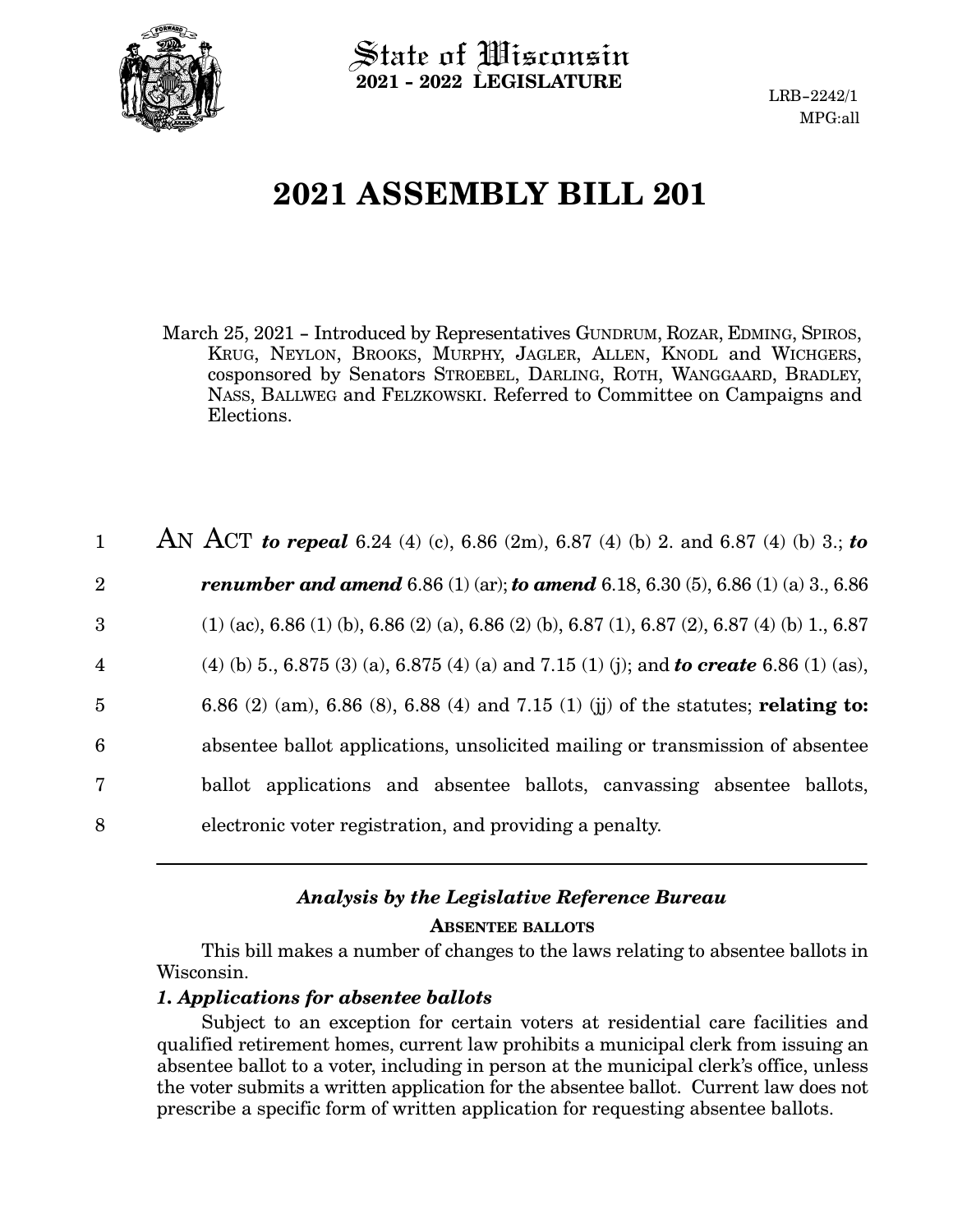#### **ASSEMBLY BILL 201**

The bill requires the Elections Commission to prescribe the form and instructions of the absentee ballot application. The bill also requires the absentee ballot application to be separate and distinct from the certificate envelope in which voters must seal and submit absentee ballots, the outer portion of which includes certifications of both the voter and a witness. Additionally, the bill requires that the application require the voter to certify facts establishing that he or she is eligible to vote in the election and must include at least all of the following information:

a. The voter's municipality and county of residence.

b. The voter's name, date of birth, and contact information, including as applicable the voter's telephone number, fax number, and e-mail address.

c. The street address of the voter's legal voting residence.

d. The election at which the voter intends to vote absentee.

e. Whether the voter is a military or overseas voter.

f. The voter's confidential identification serial number if the voter has obtained a confidential listing for purposes of voting.

g. The lawful method by which the voter prefers to receive the absentee ballot.

h. Whether the voter is a hospitalized voter.

The bill provides that any municipal clerk issuing an absentee ballot without having received a completed application on the form prescribed by the Elections Commission under the bill that contains the voter's original written signature, a copy of the voter's original written signature if transmitted by facsimile transmission, or the voter's electronic signature if submitted in Portable Document Format (PDF) by e-mail, or the signature of a person authorized by law to sign on the elector's behalf, is subject to a Class I felony, which is punishable by a fine not to exceed \$10,000 or imprisonment not to exceed three years and six months, or both.

#### *2. Automatic receipt of absentee ballots*

Current law allows the following voters to receive absentee ballots automatically for each election for specified periods:

a. Indefinitely confined voters. Current law allows a voter who identifies himself or herself as indefinitely confined because of age, physical illness, infirmity, or disability to have, by signing a statement to that effect, an absentee ballot sent to the voter automatically every election. If an indefinitely confined voter fails to vote in an election, the municipal clerk must remove the voter from the indefinitely confined list if the voter does not renew his or her indefinitely confined status after 30-days' notice. Additionally, the clerk must remove a voter from the list if the clerk receives reliable information indicating the voter is no longer indefinitely confined.

b. Overseas voters. Certain overseas voters registered to vote in Wisconsin may apply for automatic receipt of absentee ballots for all national elections occurring during the year of application.

c. Military voters. Service members who are on active duty and as a result are absent from their residence in Wisconsin may apply for automatic receipt of absentee ballots for all elections occurring during the year of application, or as otherwise requested by the service member.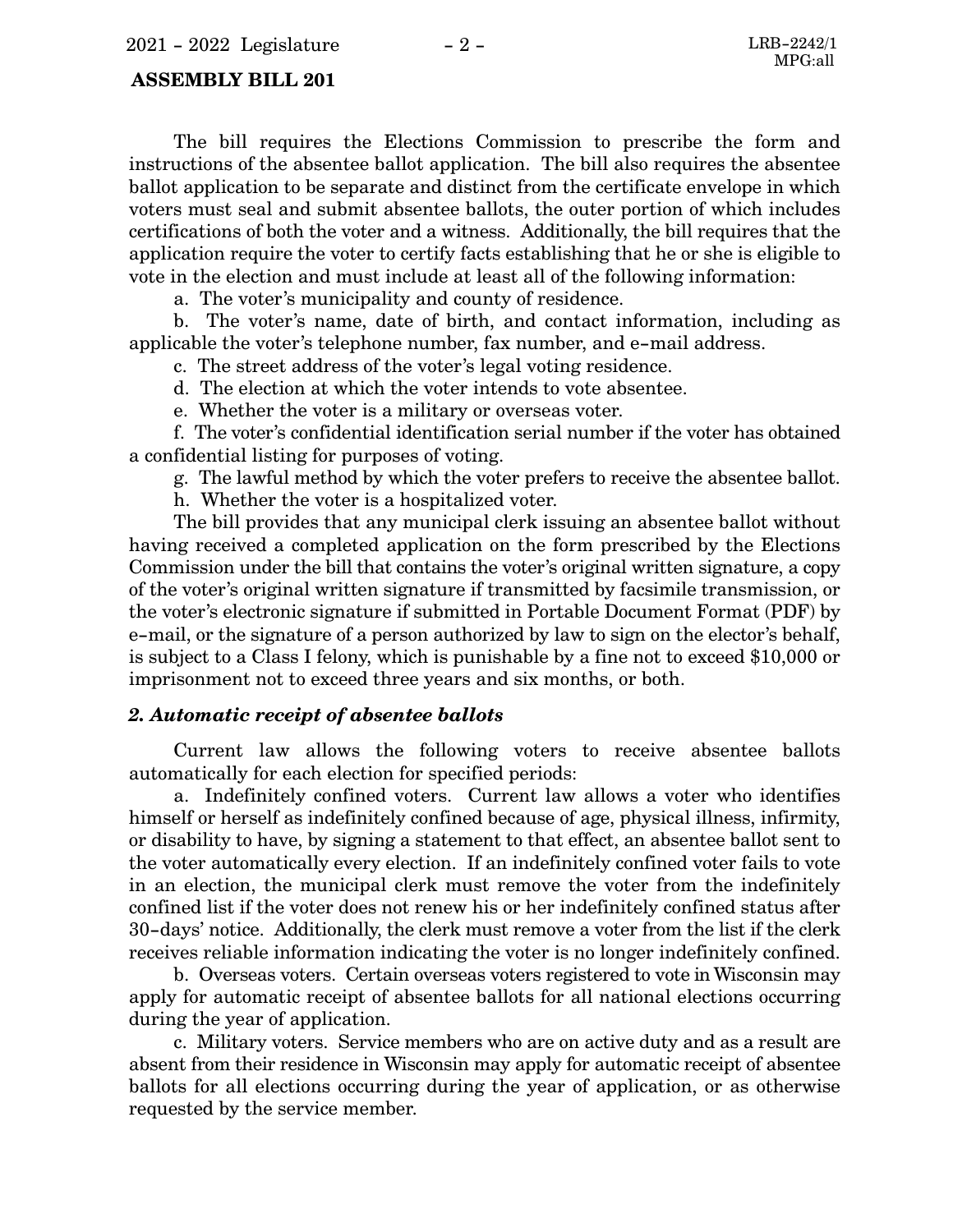#### **ASSEMBLY BILL 201**

d. All other voters. Any other voter eligible to vote absentee in Wisconsin may apply for automatic receipt of absentee ballots for all elections occurring in the voter's municipality during the year of application.

The bill eliminates the option for indefinitely confined voters, overseas voters, and all other voters, other than military voters, to receive an absentee ballot automatically for any election. However, the bill authorizes indefinitely confined voters to request and receive absentee ballot applications, rather than absentee ballots, automatically for each election. Active duty service members may continue to request automatic receipt of absentee ballots as provided under current law.

#### *3. Photo ID requirements for absentee voters*

Current law requires most voters applying to vote absentee in an election to submit proof of identification, such as a driver's license, with their absentee ballot application. The municipal clerk must verify that the name on the proof of identification conforms to the name on the voter's absentee ballot application. However, current law exempts from that proof of identification requirement certain indefinitely confined voters, as described above; overseas voters; and voters who received an absentee ballot from the municipal clerk by mail for a previous election, had provided proof of identification with that ballot, and had not changed their name or address since providing that proof of identification.

This bill eliminates those three exemptions. The bill leaves in place all of the following exemptions under current law:

a. Active duty military voters are exempt from having to submit proof of identification with the absentee ballot application.

b. Certain individuals who are the victims of domestic abuse, sexual assault, or stalking may obtain a confidential listing and keep their identities private for purposes of voting. If an individual applies and qualifies for a confidential listing, he or she is issued a unique identification serial number by the Elections Commission. When applying for an absentee ballot, an individual who has obtained a confidential listing may submit that unique identification serial number in lieu of providing proof of identification.

c. Residents of residential care facilities or qualified retirement homes who, in lieu of providing a copy of proof of identification with their absentee ballot, may submit a statement signed by special voting deputies, or by others if no special voting deputies are available, that includes certain information and certifications required by law.

d. An individual whose driver's license is revoked and who has been required to surrender his or her license within 60 days before an election may enclose a copy of the citation or notice in lieu of submitting his or her driver's license for purposes of applying for an absentee ballot.

#### *4. Unsolicited mailing or transmission of absentee ballot applications and absentee ballots*

The bill prohibits any municipal or county clerk or municipal or county board of election commissioners, and any person acting on behalf of the Elections Commission, from sending or transmitting an absentee ballot application or an absentee ballot to a voter for purposes of voting in an election unless the voter applies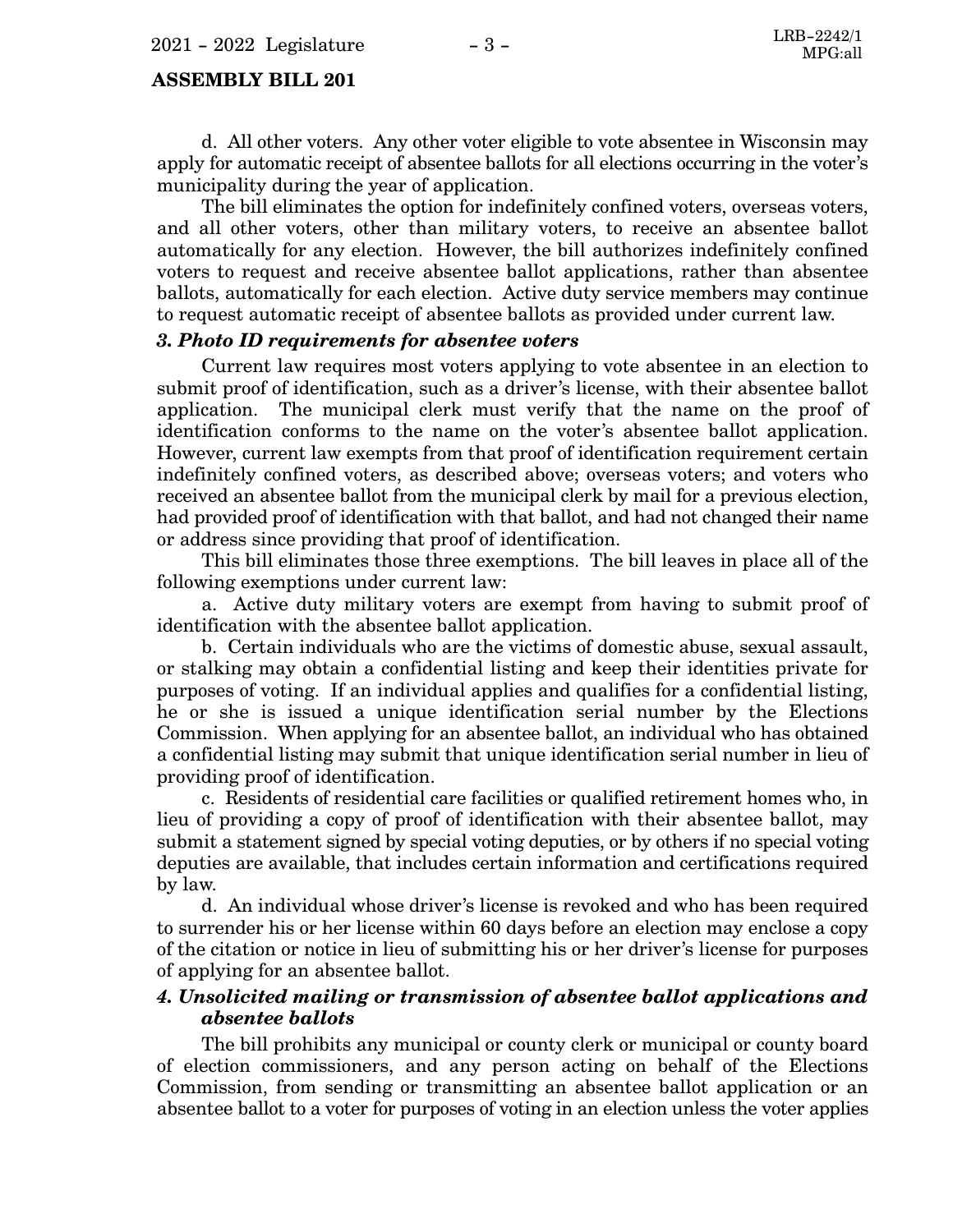#### **ASSEMBLY BILL 201**

for the application or ballot as provided by law. Any person violating that prohibition is guilty of a Class I felony.

#### *5. Notices concerning the canvass of absentee ballots*

Under the bill, once the canvassing of absentee ballots begins with respect to any election, the municipal clerk must hourly post, at his or her office and on the Internet, a statement showing the number of absentee ballots that the clerk has mailed or transmitted to voters, the number of absentee ballots that have been returned to the clerk, the number of absentee ballots counted, and the number of absentee ballots remaining to be counted.

#### **ELECTRONIC VOTER REGISTRATIONS**

Under current law, an individual holding a valid driver's license or identification card issued by the Department of Transportation and who is eligible to vote in Wisconsin may register electronically. The Elections Commission maintains an Internet site that is used by voting-eligible individuals for purposes of electronic registration, currently titled MyVote Wisconsin. Current law requires the commission to provide a secure registration form on that Internet site that enables the individual to enter and update the information necessary for purposes of voter registration. Upon the voter's authorization, the commission obtains the individual's electronic signature from DOT for purposes of authenticating the information provided by the individual.

The bill requires the Elections Commission to maintain a version of the completed application, including the voter's electronic signature, in PDF. The commission must make the PDF version of the completed application available to the municipal clerk or board of election commissioners of the municipality where the voter resides.

Because this bill creates a new crime or revises a penalty for an existing crime, the Joint Review Committee on Criminal Penalties may be requested to prepare a report.

For further information see the state and local fiscal estimate, which will be printed as an appendix to this bill.

#### *The people of the state of Wisconsin, represented in senate and assembly, do enact as follows:*

- **SECTION 1.** 6.18 of the statutes is amended to read: 1
- 2

**6.18 Former residents.** If ineligible to qualify as an elector in the state to

which the elector has moved, any former qualified Wisconsin elector may vote an 3

absentee ballot in the ward of the elector's prior residence in any presidential election 4

occurring within 24 months after leaving Wisconsin by requesting an application 5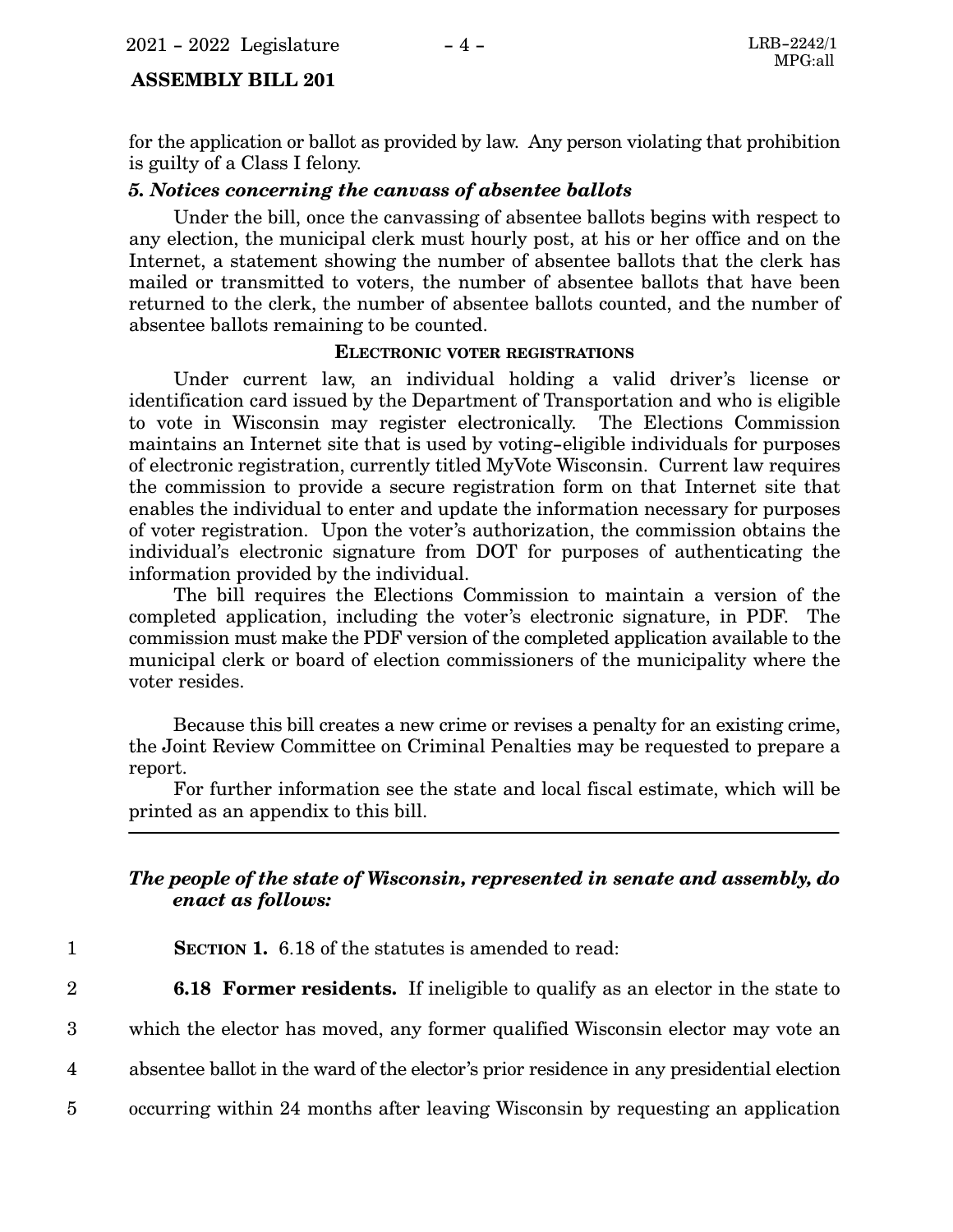$2021 - 2022$  Legislature  $-5 -$ 

## **SECTION 1** SECTION 1

form and returning it, properly executed, to the municipal clerk of the elector's prior Wisconsin residence. When requesting an application form for an absentee ballot, the applicant shall specify the applicant's eligibility for only the presidential ballot. Unless the applicant is exempted from providing proof of identification under s. 6.87 (4) (b) 2. or 3., or the applicant is a military or overseas elector, the elector shall enclose a copy of his or her proof of identification or any authorized substitute document with his or her application. The municipal clerk shall verify that the name on the proof of identification conforms to the name on the application. The clerk shall not issue a ballot to an elector who is required to enclose a copy of proof of identification or an authorized substitute document with his or her application unless the copy is enclosed and the proof is verified by the clerk. The application form shall require the following information and be in substantially the following form: 1 2 3 4 5 6 7 8 9 10 11 12

This form shall be returned to the municipal clerk's office. Application must be received in sufficient time for ballots to be mailed and returned prior to any presidential election at which applicant wishes to vote. Complete all statements in full. 13 14 15 16

- APPLICATION FOR PRESIDENTIAL 17
- ELECTOR'S ABSENTEE BALLOT 18
- (To be voted at the Presidential Election 19
- on November ...., .... (year) 20

I, .... hereby swear or affirm that I am a citizen of the United States, formerly residing at .... in the .... ward .... aldermanic district (city, town, village) of ...., County of .... for 28 consecutive days prior to leaving the State of Wisconsin. I, .... do solemnly swear or affirm that I do not qualify to register or vote under the laws of the State of ....(State you now reside in) where I am presently residing. A citizen must be a 21 22 23 24 25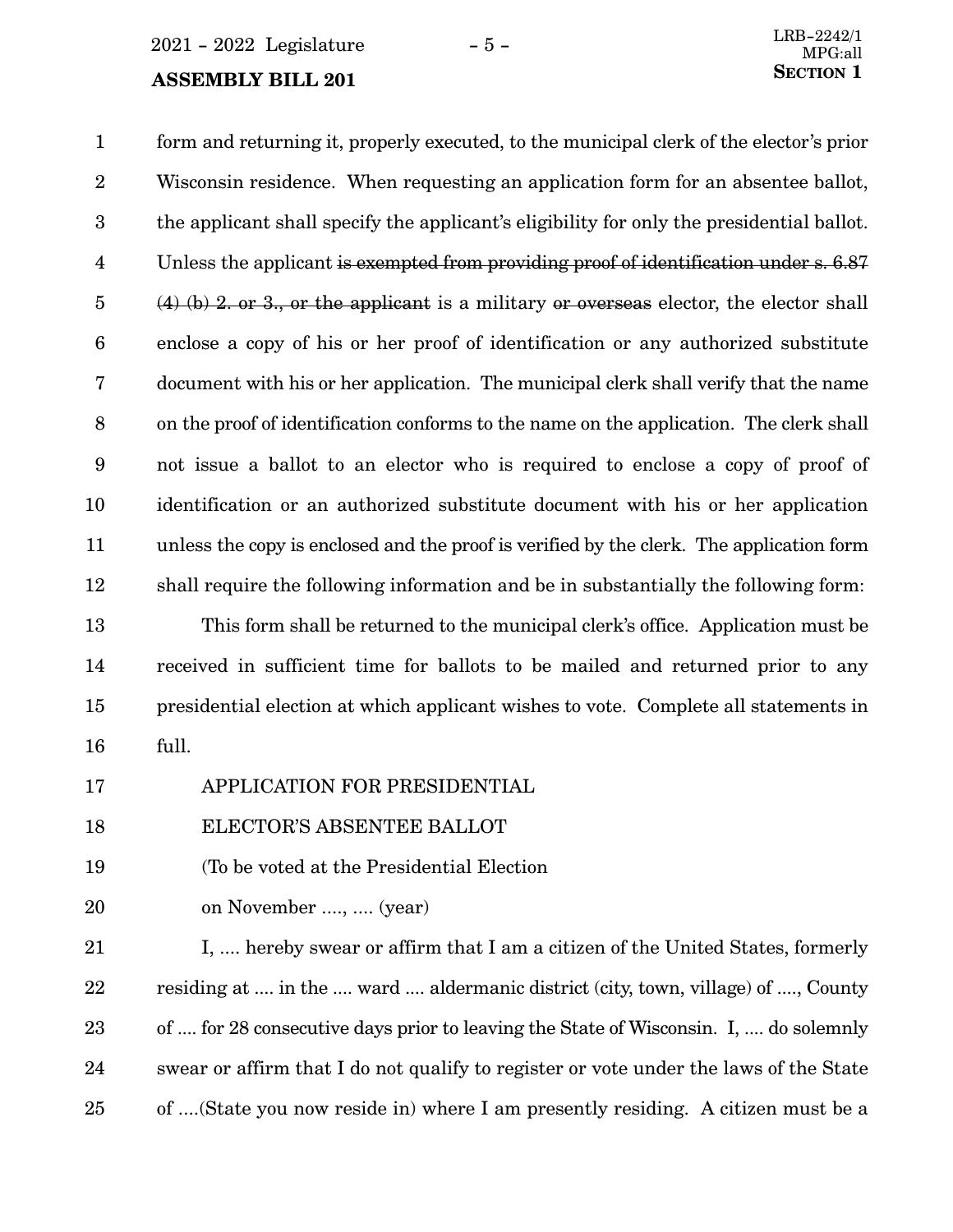$2021 - 2022$  Legislature  $-6 -$ 

 **ASSEMBLY BILL 201** 

| $\mathbf{1}$            | resident of: State (Insert time) County (Insert time) City, Town or Village             |
|-------------------------|-----------------------------------------------------------------------------------------|
| $\boldsymbol{2}$        | (Insert time), in order to be eligible to register or vote therein. I further swear or  |
| $\boldsymbol{3}$        | affirm that my legal residence was established in the State of  (the State where you    |
| $\overline{\mathbf{4}}$ | now reside) on  Month  Day  Year.                                                       |
| 5                       | Signed                                                                                  |
| 6                       | Address (Present address)                                                               |
| 7                       | $(City)$ $(State)$                                                                      |
| 8                       | Subscribed and sworn to before me this  day of   (year)                                 |
| 9                       | (Notary Public, or other officer authorized to administer oaths.)                       |
| 10                      | (Country)                                                                               |
| 11                      | My Commission expires                                                                   |
| 12                      | <b>MAIL BALLOT TO:</b>                                                                  |
| 13                      | NAME                                                                                    |
| 14                      | ADDRESS                                                                                 |
| 15                      | CITY  STATE  ZIP CODE                                                                   |
| 16                      | <i>Penalties for Violations.</i> Whoever swears falsely to any absent elector affidavit |
| 17                      | under this section may be fined not more than \$1,000 or imprisoned for not more than   |
| 18                      | 6 months or both. Whoever intentionally votes more than once in an election may         |
| 19                      | be fined not more than \$10,000 or imprisoned for not more than 3 years and 6 months    |
| 20                      | or both.                                                                                |
| 21                      | (Municipal Clerk)                                                                       |
| 22                      | (Municipality)                                                                          |
| 23                      | <b>SECTION 2.</b> 6.24 (4) (c) of the statutes is repealed.                             |
| 24                      | SECTION 3. 6.30 (5) of the statutes is amended to read:                                 |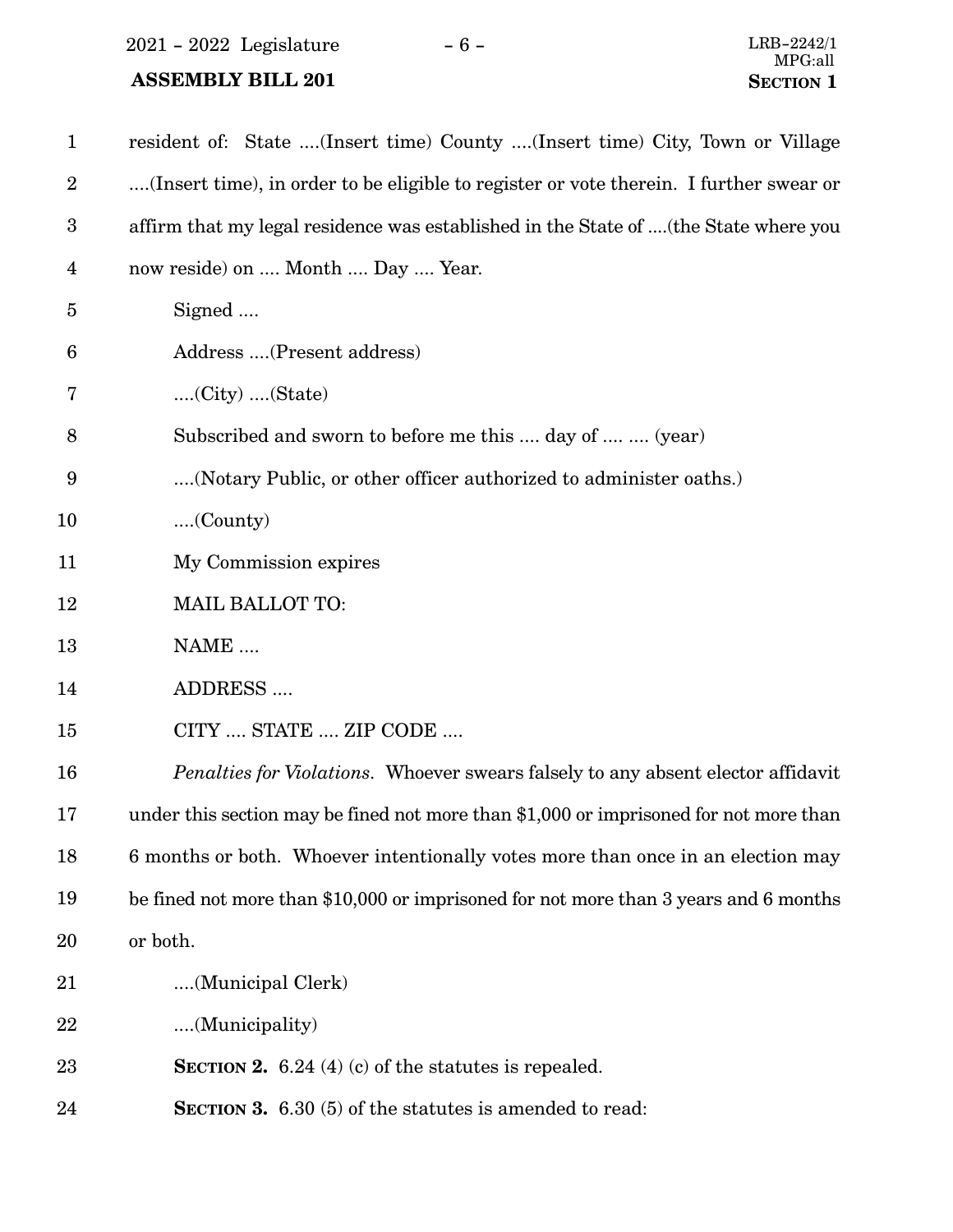## **SECTION** 3

6.30 **(5)** BY ELECTRONIC APPLICATION. An eligible elector who holds a current and valid operator's license issued under ch. 343 or a current and valid identification card issued under s. 343.50 may register electronically in the manner prescribed by the commission. The commission shall maintain on the Internet a secure registration form that enables the elector to enter the information required under s. 6.33 (1) electronically. An elector who registers electronically under this subsection must authorize the commission to obtain from the department of transportation an electronic copy of the elector's signature, which signature shall constitute an affirmance that all information provided by the elector is correct and shall have the same effect as if the elector had signed the application personally. The commission shall include on the registration form a place for the elector to give this authorization. Upon submittal of the electronic application, the commission shall obtain from the department of transportation a copy of the electronic signature of the elector. The commission shall maintain the a version of the completed application on file and in portable document format (PDF), which shall contain the elector's electronic signature, shall notify the municipal clerk or board of election commissioners of the municipality where the elector resides of its receipt of each completed application, and shall make the PDF version of the completed application available to the municipal clerk or board of election commissioners. The commission shall also permit any elector who has a current and valid operator's license issued to the elector under ch. 343 or a current and valid identification card issued under s. 343.50 to make changes in his or her registration at the same Internet site that is used by electors for original registration under this subsection. An elector shall attest to the correctness of any changes in the same manner as provided in this subsection for information entered on an application for original registration. The changes shall 1 2 3 4 5 6 7 8 9 10 11 12 13 14 15 16 17 18 19 20 21 22 23 24 25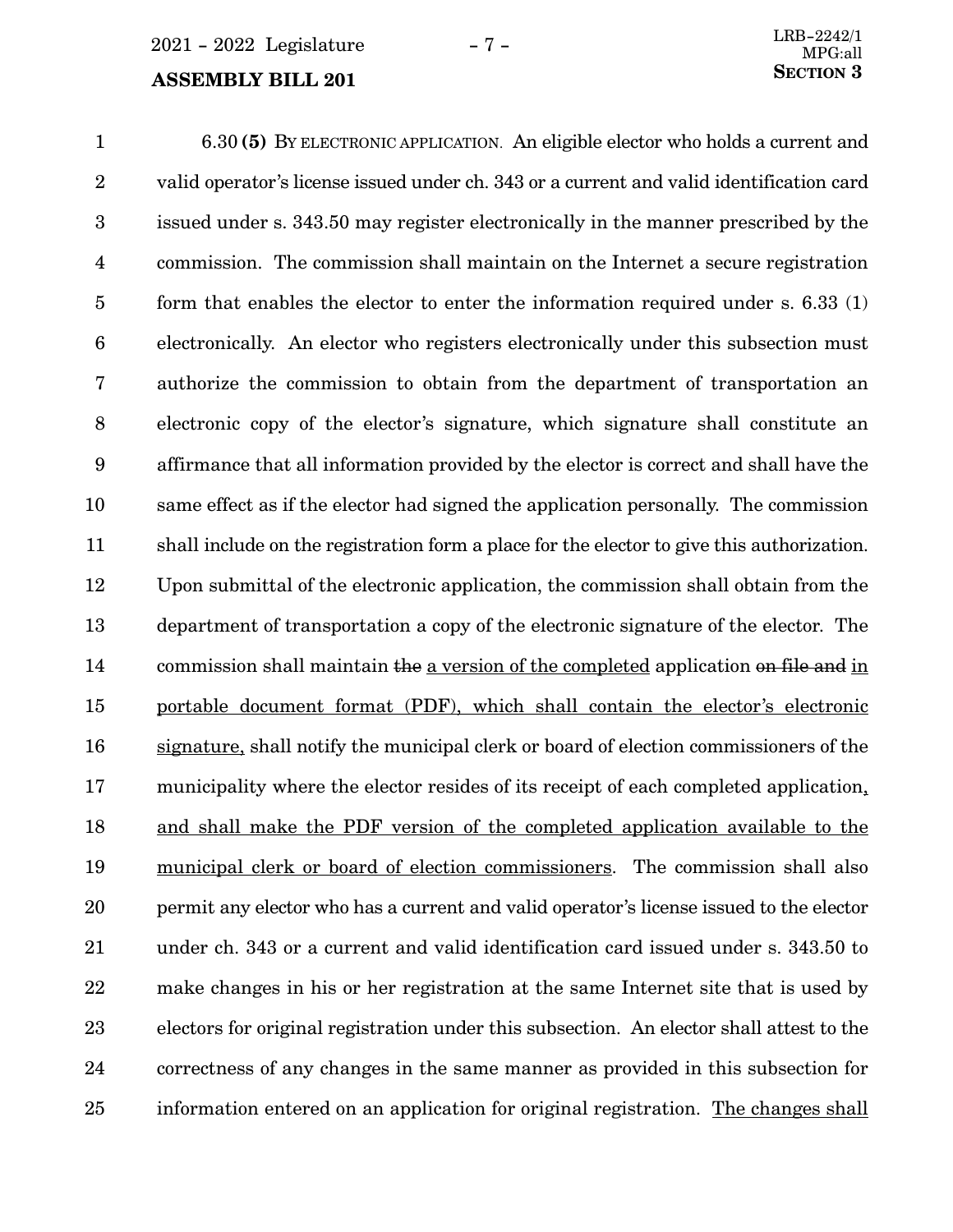2021 - 2022 Legislature - 8 - LRB-2242/1

#### **ASSEMBLY BILL 201 SECTION** 3

3

- be incorporated into the PDF version of the elector's completed application maintained by the commission. 1 2
- 6.86 **(1)** (a) 3. By signing a statement and filing a request to receive absentee ballots under sub.  $(2)$  or  $(2m)$   $(a)$  or s. 6.22  $(4)$ , 6.24  $(4)$ , or 6.25  $(1)$   $(c)$ . 4 5

**SECTION 4.** 6.86 (1) (a) 3. of the statutes is amended to read:

**SECTION 5.** 6.86 (1) (ac) of the statutes is amended to read: 6

6.86 **(1)** (ac) Any elector qualifying under par. (a) may make written application to the municipal clerk for an official ballot by means of facsimile transmission or electronic mail. Any application under this paragraph need not shall contain a copy of the applicant's original written signature. An elector requesting a ballot under this paragraph shall return with the voted ballot a copy of the request bearing an original signature of the elector as provided in s. 6.87 (4) or contain the applicant's electronic signature on the application form in portable document format (PDF). Except as authorized in ss.  $6.87$  (4) (b)  $2.$  to  $5.$   $4.$  and  $5.$  and  $6.875$  (6), and notwithstanding s. 343.43 (1) (f), the elector shall transmit a copy of his or her proof of identification in the manner provided in s. 6.87 (1) unless the elector is a military elector or an overseas elector or the elector has a confidential listing under s. 6.47 (2). **SECTION 6.** 6.86 (1) (ar) of the statutes is renumbered 6.86 (1) (ar) 1. and amended to read: 7 8 9 10 11 12 13 14 15 16 17 18 19

6.86 **(1)** (ar) 1. Except as authorized in s. 6.875 (6), the municipal clerk shall not issue an absentee ballot unless the clerk receives a written application therefor from a qualified elector of the municipality a completed application in the form prescribed by the commission under par. (as) that contains the elector's original written signature, or, if application is made under par. (ac), that contains the elector's electronic signature or a copy of the elector's original written signature, or the 20 21 22 23 24 25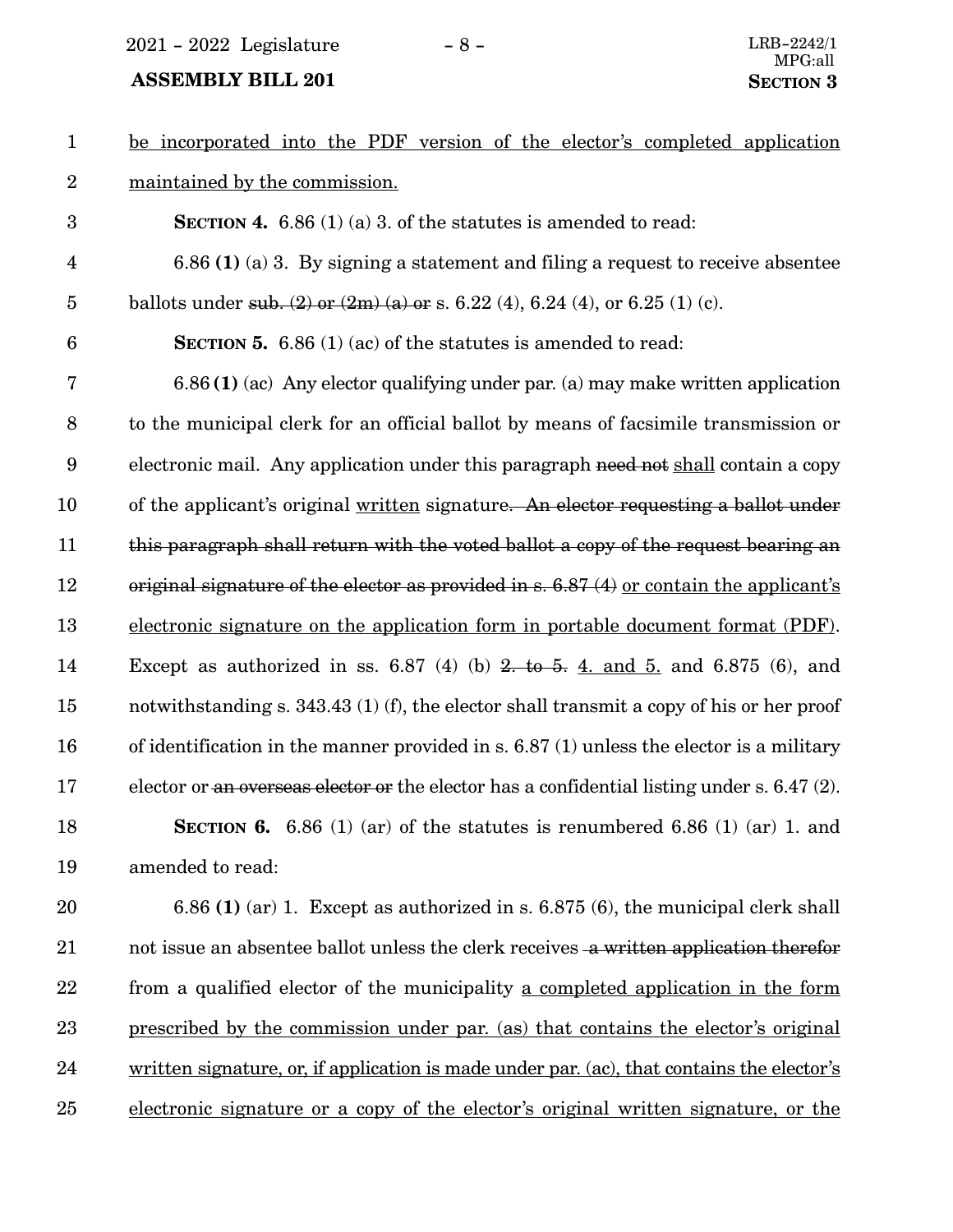$2021 - 2022$  Legislature  $-9 -$ 

## **SECTION 6** SECTION 6

signature of a person the elector authorizes to sign on the elector's behalf under par. (ag) or sub.  $(3)$  (a). The clerk shall retain each absentee ballot application until destruction is authorized under s.  $7.23$  (1). A municipal clerk issuing an absentee ballot contrary to this subdivision is guilty of a Class I felony. 1 2 3 4

2. Except as authorized in s. 6.79 (6) and (7), if a qualified elector applies for an absentee ballot in person at the clerk's office, the clerk shall not issue the elector an absentee ballot unless the elector presents proof of identification. The clerk shall verify that the name on the proof of identification presented by the elector conforms to the name on the elector's application and shall verify that any photograph appearing on that document reasonably resembles the elector. The clerk shall then enter his or her initials on the certificate envelope indicating that the absentee elector presented proof of identification to the clerk. 5 6 7 8 9 10 11 12

**SECTION 7.** 6.86 (1) (as) of the statutes is created to read:

6.86 **(1)** (as) The absentee ballot application form and instructions shall be prescribed by the commission and shall be separate and distinct from the certificate envelope prescribed in s. 6.87 (2). The application shall require the elector to certify facts establishing that he or she is qualified to vote in the election at the municipality of his or her legal voting residence and shall include at least all of the following information: 14 15 16 17 18 19

20

13

1. The elector's municipality and county of residence.

- 2. The elector's name, date of birth, and contact information, including as applicable the elector's telephone number, fax number, and electronic mail address. 21 22
- 3. The street address of the elector's legal voting residence. 23

4. The election at which the elector intends to vote absentee. 24

5. Whether the elector is a military or overseas elector. 25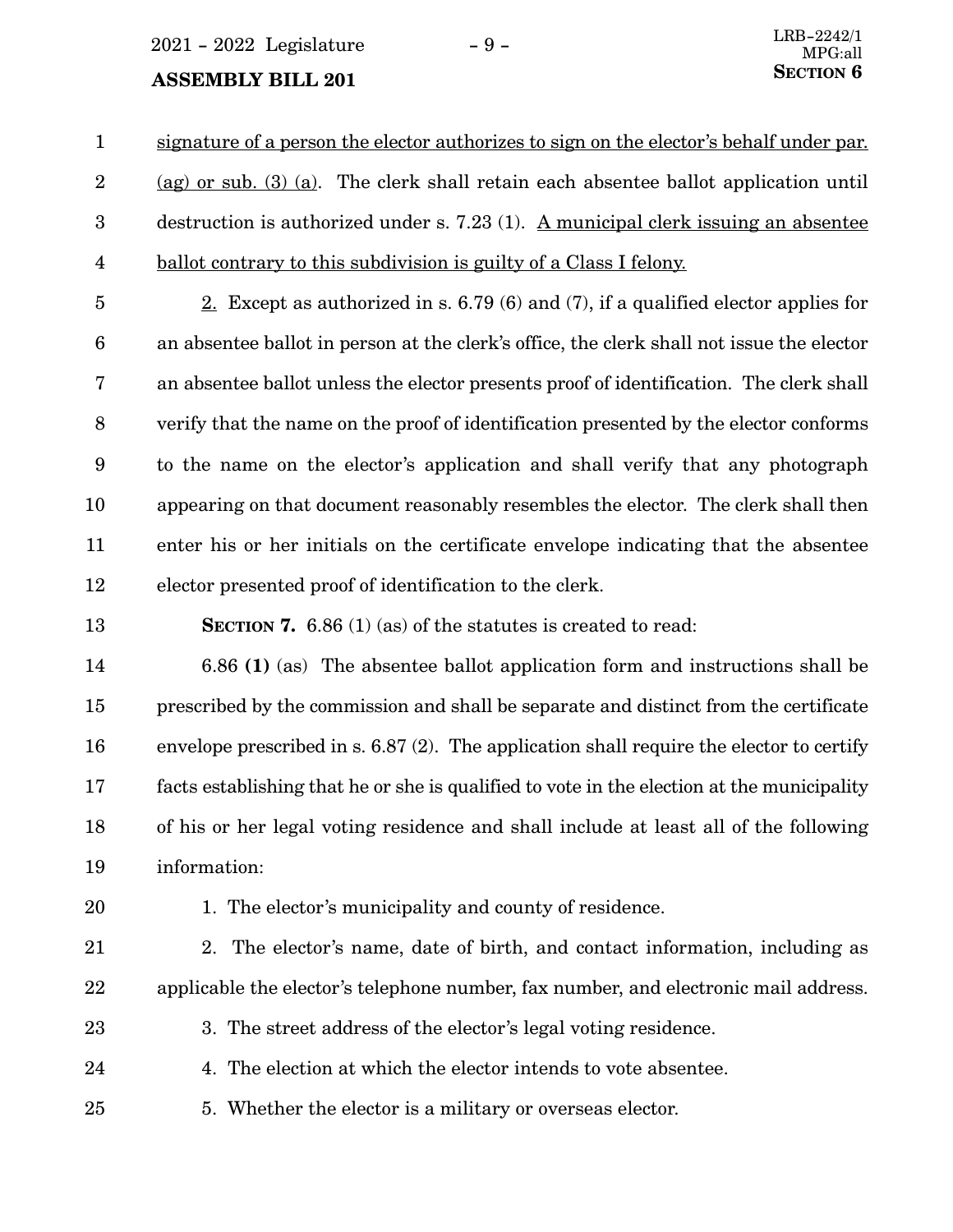2021 - 2022 Legislature - 10 - LRB-2242/1

#### **ASSEMBLY BILL 201 SECTION** 7

4

6. The elector's confidential identification serial number if the elector has obtained a confidential listing under s. 6.47 (2). 1 2

- 7. The lawful method by which the elector prefers to receive the absentee ballot. 3
	- 8. Whether the elector is hospitalized for purposes of sub. (3).
	- **SECTION 8.** 6.86 (1) (b) of the statutes is amended to read: 5

6.86 **(1)** (b) Except as provided in this section, if application is made by mail, the application shall be received no later than 5 p.m. on the 5th day immediately preceding the election. If application is made in person, the application shall be made no earlier than 14 days preceding the election and no later than the Sunday preceding the election. No application may be received on a legal holiday. A municipality shall specify the hours in the notice under s. 10.01 (2) (e). The municipal clerk or an election official shall witness the certificate for any in-person absentee ballot cast. Except as provided in par. (c), if the elector is making written application for an absentee ballot at the partisan primary, the general election, the presidential preference primary, or a special election for national office, and the application indicates that the elector is a military elector, as defined in s. 6.34 (1), the application shall be received by the municipal clerk no later than 5 p.m. on election day. If the application indicates that the reason for requesting an absentee ballot is that the elector is a sequestered juror, the application shall be received no later than 5 p.m. on election day. If the application is received after 5 p.m. on the Friday immediately preceding the election, the municipal clerk or the clerk's agent shall immediately take the ballot to the court in which the elector is serving as a juror and deposit it with the judge. The judge shall recess court, as soon as convenient, and give the elector the ballot. The judge shall then witness the voting procedure as provided in s. 6.87 and shall deliver the ballot to the clerk or agent of the clerk who 6 7 8 9 10 11 12 13 14 15 16 17 18 19 20 21 22 23 24 25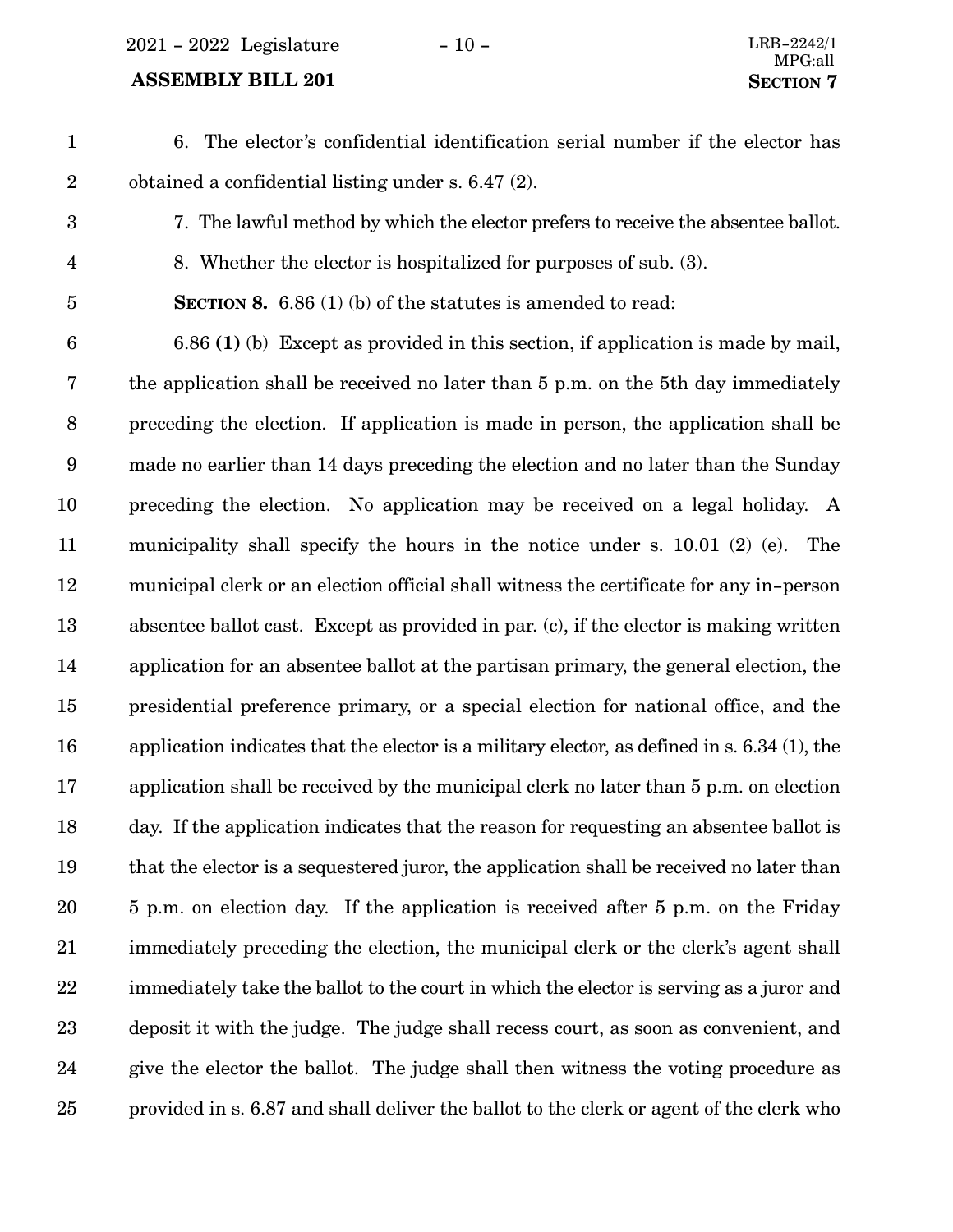$2021 - 2022$  Legislature  $-11 -$ 

## **SECTION 8** SECTION 8

shall deliver it to the polling place or, in municipalities where absentee ballots are canvassed under s. 7.52, to the municipal clerk as required in s. 6.88. If application is made under sub.  $(2)$  or  $(2m)$ , the application may be received no later than 5 p.m. on the Friday immediately preceding the election. 1 2 3 4

5

**SECTION 9.** 6.86 (2) (a) of the statutes is amended to read:

6.86 **(2)** (a) An elector who is indefinitely confined because of age, physical illness, or infirmity or is disabled for an indefinite period may by signing a statement to that effect require that an absentee ballot application be sent to the elector automatically for every election. The application form and instructions shall be prescribed by the commission, and furnished upon request to any elector by each municipality. The envelope containing the absentee ballot shall be clearly marked as not forwardable. If any elector is no longer indefinitely confined, the elector shall so notify the municipal clerk. 6 7 8 9 10 11 12 13

14

**SECTION 10.** 6.86 (2) (am) of the statutes is created to read:

6.86 **(2)** (am) An elector who receives an absentee ballot application under this subsection may return it as provided under sub. (1) and shall enclose a copy of his or her proof of identification or any authorized substitute document with the application. 15 16 17 18

19

**SECTION 11.** 6.86 (2) (b) of the statutes is amended to read:

6.86 **(2)** (b) The mailing list established under this subsection shall be kept current through all possible means. If an elector fails to cast and return an absentee ballot received for any election for which the elector applies for and receives an absentee ballot application under this subsection, the clerk shall notify the elector by 1st class letter or postcard that his or her name will be removed from the mailing list unless the clerk receives a renewal of the application within 30 days of the 20 21 22 23 24 25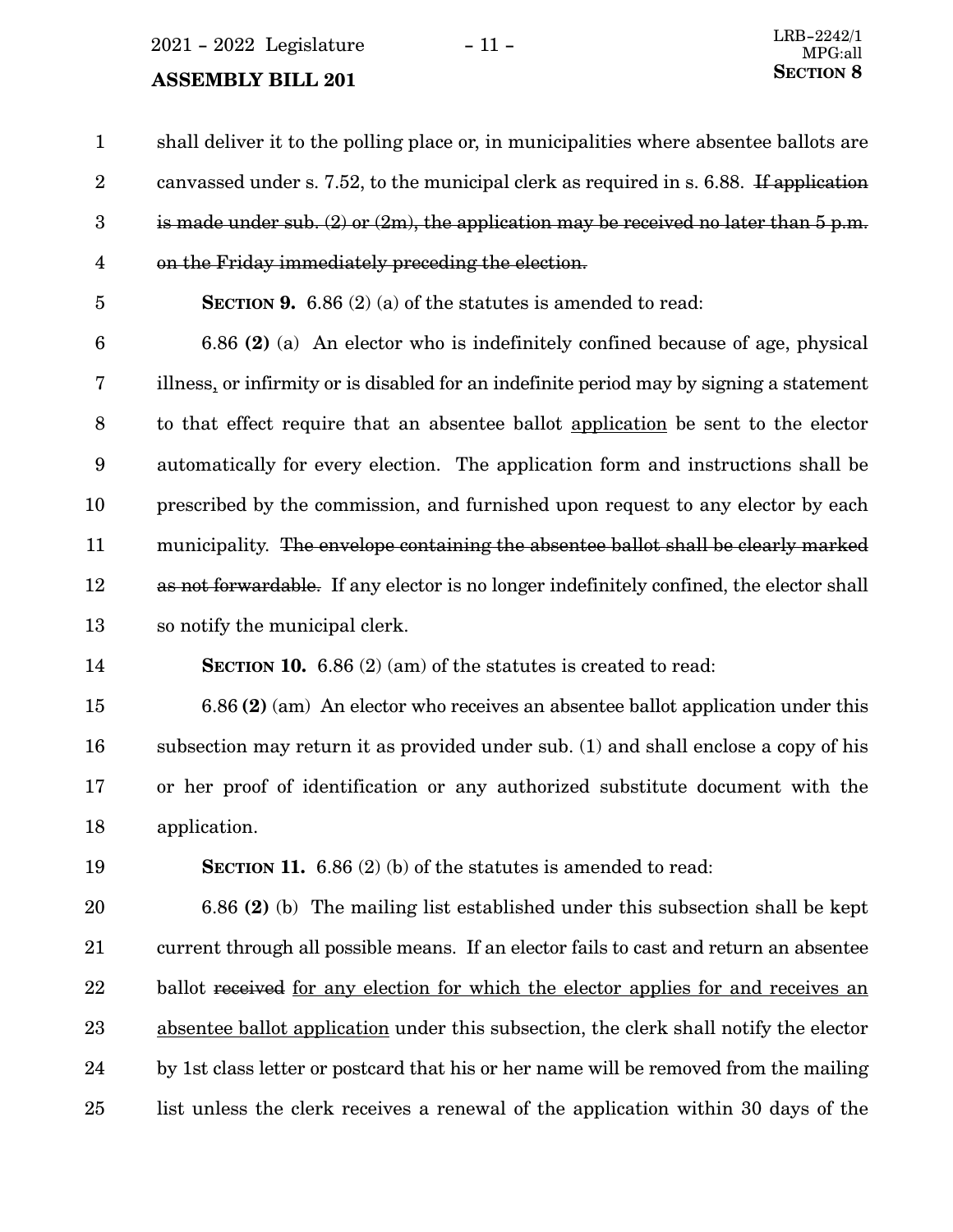$2021 - 2022$  Legislature  $-12 -$ 

### **ASSEMBLY BILL 201**

| $\mathbf{1}$            | notification. The clerk shall remove from the list the name of each elector who does        |
|-------------------------|---------------------------------------------------------------------------------------------|
| $\sqrt{2}$              | not apply for renewal within the 30-day period. The clerk shall remove the name of          |
| $\sqrt{3}$              | any other elector from the list upon request of the elector or upon receipt of reliable     |
| $\overline{\mathbf{4}}$ | information that an elector no longer qualifies for the service. The clerk shall notify     |
| $\overline{5}$          | the elector of such action not taken at the elector's request within 5 days, if possible.   |
| $6\phantom{1}6$         | SECTION 12. $6.86$ (2m) of the statutes is repealed.                                        |
| 7                       | <b>SECTION 13.</b> 6.86 (8) of the statutes is created to read:                             |
| $\, 8$                  | 6.86 (8) (a) No municipal or county clerk or municipal or county board of                   |
| $\boldsymbol{9}$        | election commissioners, and no person acting on behalf of the commission, may send          |
| 10                      | or transmit an absentee ballot application or an absentee ballot to an elector for          |
| 11                      | voting in an election unless the elector applies for the application or ballot as           |
| 12                      | provided by law.                                                                            |
| 13                      | (b) Whoever violates par. (a) is guilty of a Class I felony.                                |
| 14                      | <b>SECTION 14.</b> 6.87 (1) of the statutes is amended to read:                             |
| 15                      | 6.87 (1) Upon proper request made within the period prescribed in s. 6.86, the              |
| 16                      | municipal clerk or a deputy clerk authorized by the municipal clerk shall write on          |
| 17                      | the official ballot, in the space for official endorsement, the clerk's initials, which may |
| 18                      | not be preprinted or stamped, and official title. Unless application is made in person      |
| 19                      | under s. $6.86$ (1) (ar), the absent elector is exempted from providing proof of            |
| 20                      | identification under sub. $(4)$ (b) 2. or 3., or the applicant is a military or overseas    |
| 21                      | elector, the absent elector shall enclose a copy of his or her proof of identification or   |
| 22                      | any authorized substitute document with his or her application. The municipal clerk         |
| 23                      | shall verify that the name on the proof of identification conforms to the name on the       |
| 24                      | application. The clerk shall not issue an absentee ballot to an elector who is required     |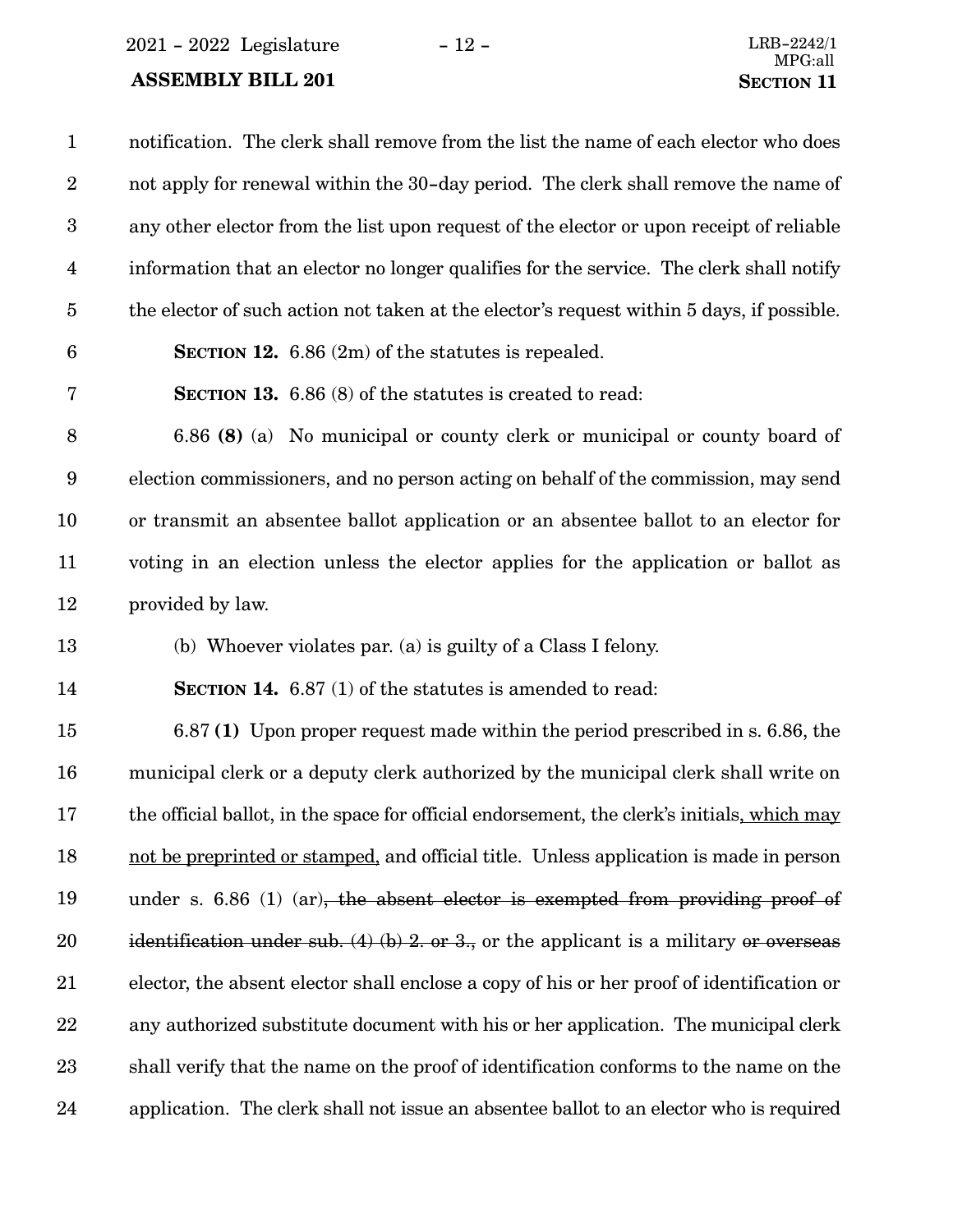$2021 - 2022$  Legislature  $-13 -$ 

## **SECTION** 14

to enclose a copy of proof of identification or an authorized substitute document with his or her application unless the copy is enclosed and the proof is verified by the clerk. **SECTION 15.** 6.87 (2) of the statutes is amended to read: 1 2 3

6.87 **(2)** Except as authorized under sub. (3) (d), the municipal clerk shall place the ballot in an unsealed envelope furnished by the clerk. The envelope shall have the name, official title and post-office address of the clerk upon its face. The other side of the envelope shall have a printed certificate which shall include a space for the municipal clerk or deputy clerk to enter write his or her initials indicating that if the absentee elector voted in person under s. 6.86 (1) (ar), the elector presented proof of identification to the clerk and the clerk verified the proof presented. The certificate shall also include a space for the municipal clerk or deputy clerk to enter write his or her initials indicating that the elector is exempt from providing proof of identification because the individual is a military elector or an overseas elector who does not qualify as a resident of this state under s. 6.10 or is exempted from providing proof of identification under sub. (4) (b) 2. or 3. The certificate shall be in substantially the following form: 4 5 6 7 8 9 10 11 12 13 14 15 16

- [STATE OF .... 17
- County of ....] 18

or

19

[(name of foreign country and city or other jurisdictional unit)] 20

I, ...., certify subject to the penalties of s. 12.60 (1) (b), Wis. Stats., for false statements, that I am a resident of the [.... ward of the] (town) (village) of ...., or of the .... aldermanic district in the city of ...., residing at ....\* in said city, the county of ...., state of Wisconsin, and am entitled to vote in the (ward) (election district) at the election to be held on ....; that I am not voting at any other location in this election; 21 22 23 24 25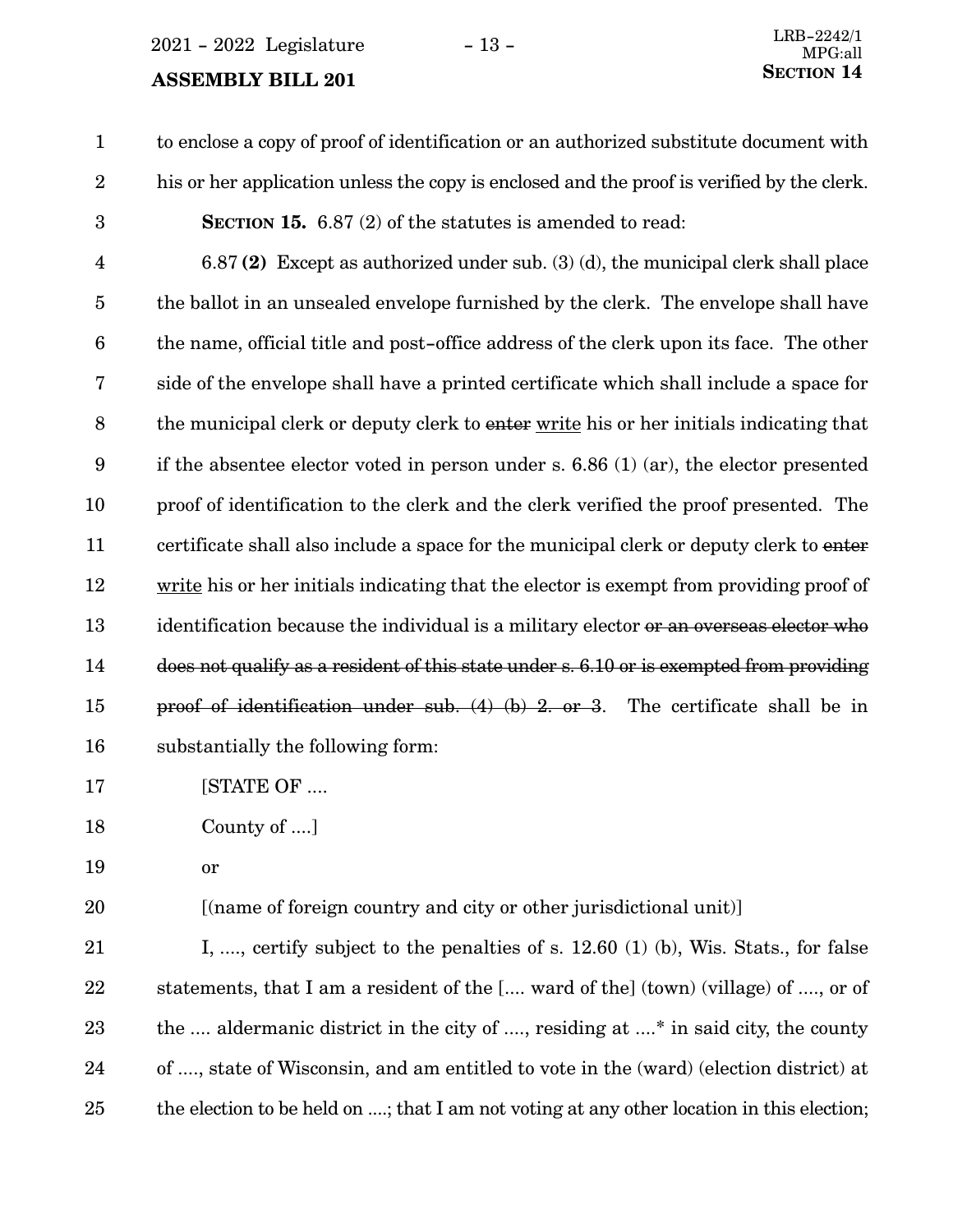2021 - 2022 Legislature - 14 - LRB-2242/1

### **ASSEMBLY BILL 201**

| $\mathbf{1}$            | that I am unable or unwilling to appear at the polling place in the (ward) (election             |
|-------------------------|--------------------------------------------------------------------------------------------------|
| $\boldsymbol{2}$        | district) on election day or have changed my residence within the state from one ward            |
| $\boldsymbol{3}$        | or election district to another later than 28 days before the election. I certify that I         |
| $\overline{\mathbf{4}}$ | exhibited the enclosed ballot unmarked to the witness, that I then in (his) (her)                |
| $\overline{5}$          | presence and in the presence of no other person marked the ballot and enclosed and               |
| $\boldsymbol{6}$        | sealed the same in this envelope in such a manner that no one but myself and any                 |
| $\bf 7$                 | person rendering assistance under s. 6.87 (5), Wis. Stats., if I requested assistance,           |
| $8\,$                   | could know how I voted.                                                                          |
| $\boldsymbol{9}$        | Signed                                                                                           |
| 10                      | Identification serial number, if any:                                                            |
| 11                      | The witness shall execute the following:                                                         |
| 12                      | I, the undersigned witness, subject to the penalties of s. 12.60 (1) (b), Wis.                   |
| 13                      | Stats., for false statements, certify that I am an adult U.S. citizen <sup>**</sup> and that the |
| 14                      | above statements are true and the voting procedure was executed as there stated.                 |
| 15                      | I am not a candidate for any office on the enclosed ballot (except in the case of an             |
| 16                      | incumbent municipal clerk). I did not solicit or advise the elector to vote for or against       |
| 17                      | any candidate or measure.                                                                        |
| 18                      | (Printed name)                                                                                   |
| 19                      | $(Address)$ ***                                                                                  |
| 20                      | Signed                                                                                           |
| 21                      | * - An elector who provides an identification serial number issued under s.                      |
| 22                      | 6.47 (3), Wis. Stats., need not provide a street address.                                        |
| 23                      | ** - An individual who serves as a witness for a military elector or an overseas                 |

elector voting absentee, regardless of whether the elector qualifies as a resident of 24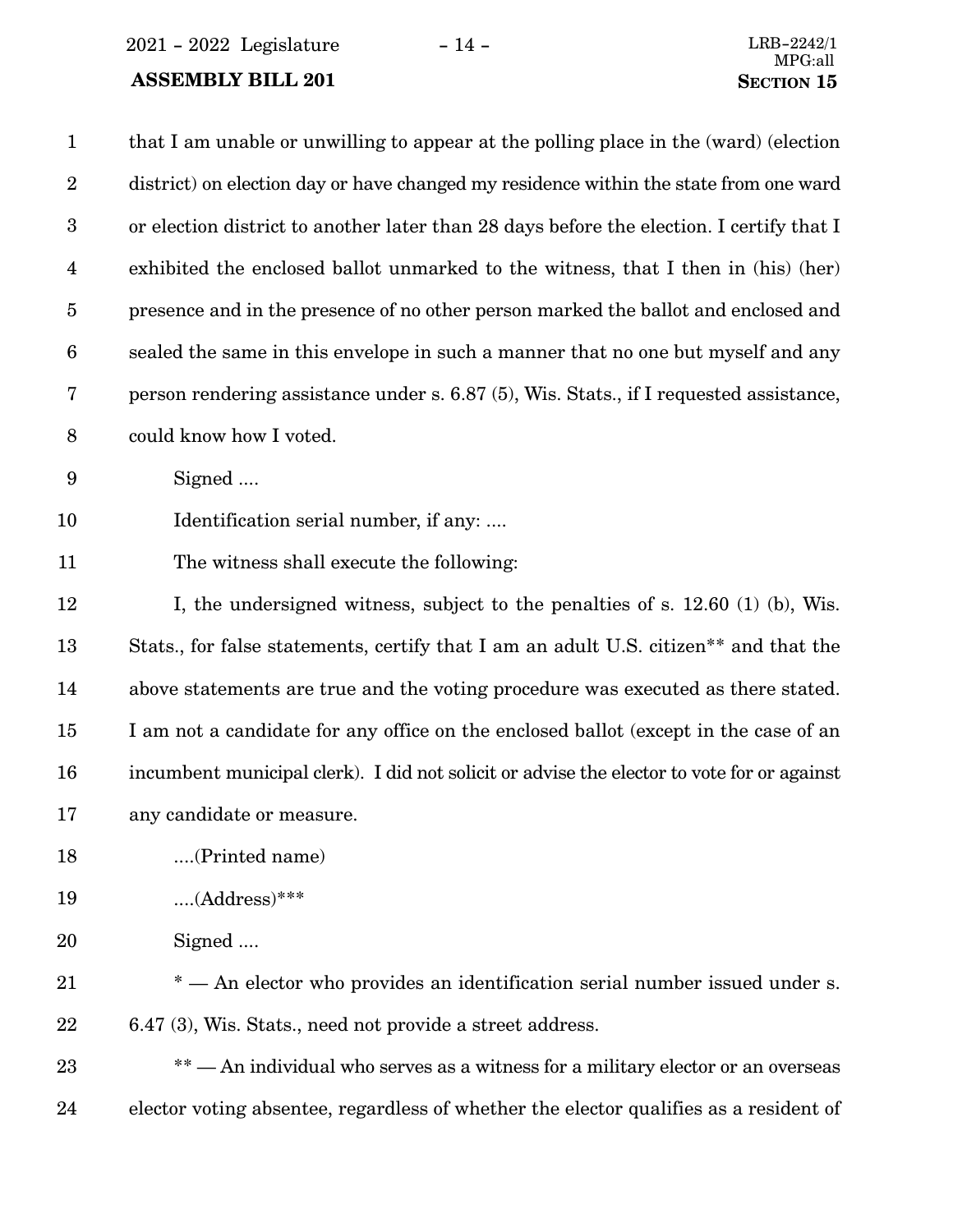## **SECTION 15 SECTION** 15

- Wisconsin under s. 6.10, Wis. Stats., need not be a U.S. citizen but must be 18 years of age or older. 1 2
- \*\*\* If this form is executed before 2 special voting deputies under s. 6.875 (6), Wis. Stats., both deputies shall witness and sign. 3 4
- 5

**SECTION 16.** 6.87 (4) (b) 1. of the statutes is amended to read:

6.87 **(4)** (b) 1. Except as otherwise provided in s. 6.875, an elector voting absentee, other than a military elector or an overseas elector, shall make and subscribe to the certification before one witness who is an adult U.S. citizen. A military elector or an overseas elector voting absentee, regardless of whether the elector qualifies as a resident of this state under s. 6.10, shall make and subscribe to the certification before one witness who is an adult but who need not be a U.S. citizen. The absent elector, in the presence of the witness, shall mark the ballot in a manner that will not disclose how the elector's vote is cast. The elector shall then, still in the presence of the witness, fold the ballots so each is separate and so that the elector conceals the markings thereon and deposit them in the proper envelope. If a consolidated ballot under s. 5.655 is used, the elector shall fold the ballot so that the elector conceals the markings thereon and deposit the ballot in the proper envelope. If proof of residence under s. 6.34 is required and the document enclosed by the elector under this subdivision does not constitute proof of residence under s. 6.34, the elector shall also enclose proof of residence under s. 6.34 in the envelope. Except as provided in s. 6.34 (2m), proof of residence is required if the elector is not a military elector or an overseas elector and the elector registered by mail or by electronic application and has not voted in an election in this state. If the elector requested a ballot by means of facsimile transmission or electronic mail under s. 6.86 (1) (ac), the elector shall enclose in the envelope a copy of the request which bears an 6 7 8 9 10 11 12 13 14 15 16 17 18 19 20 21 22 23 24 25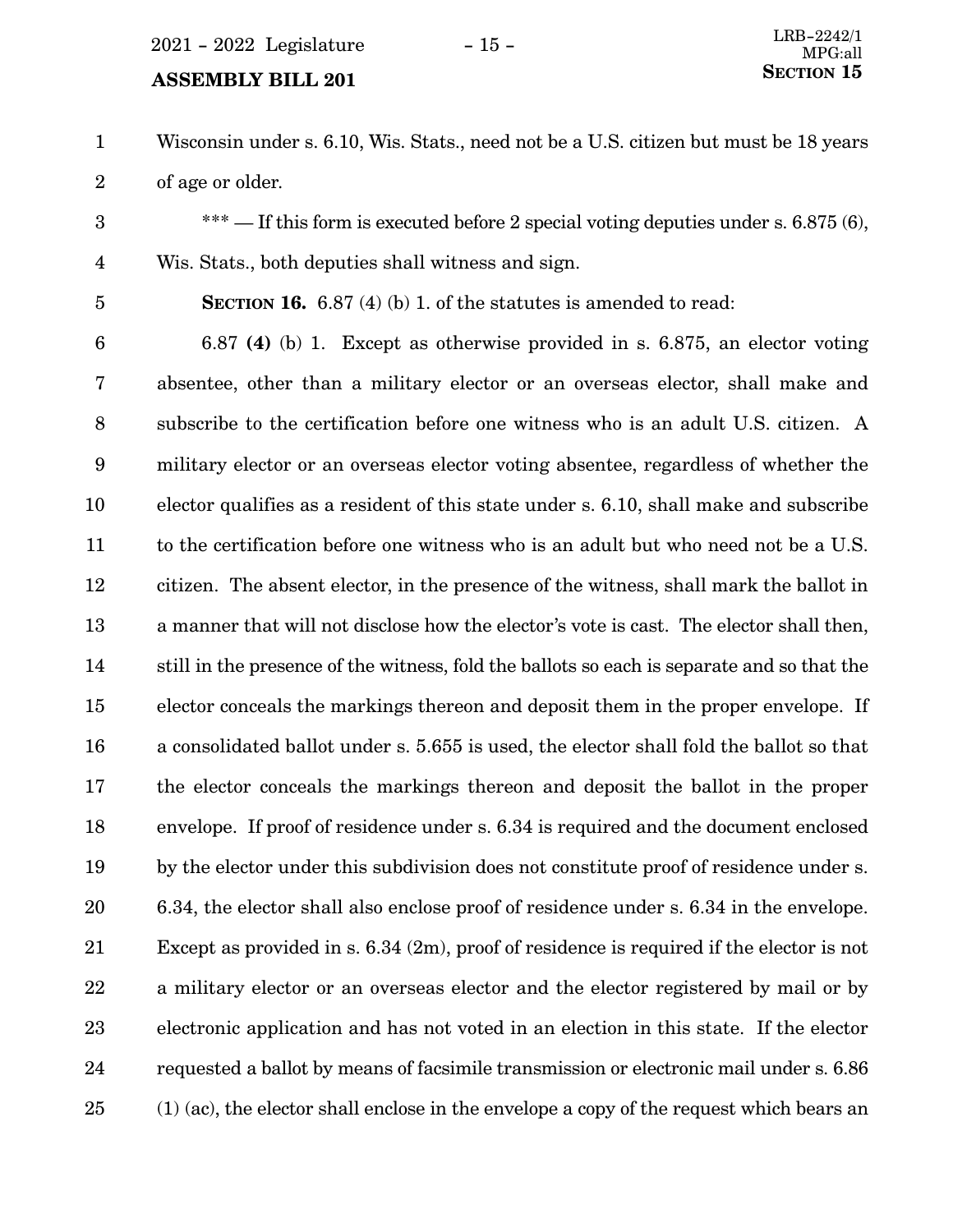2021 - 2022 Legislature - 16 - LRB-2242/1

#### **ASSEMBLY BILL 201 SECTION 16**

original written signature of the elector. The elector may receive assistance under sub. (5). The return envelope shall then be sealed. The witness may not be a candidate. The envelope shall be mailed by the elector, or delivered in person, to the municipal clerk issuing the ballot or ballots. If the envelope is mailed from a location outside the United States, the elector shall affix sufficient postage unless the ballot qualifies for delivery free of postage under federal law. Failure to return an unused ballot in a primary does not invalidate the ballot on which the elector's votes are cast. Return of more than one marked ballot in a primary or return of a ballot prepared under s. 5.655 or a ballot used with an electronic voting system in a primary which is marked for candidates of more than one party invalidates all votes cast by the elector for candidates in the primary. **SECTION 17.** 6.87 (4) (b) 2. of the statutes is repealed. **SECTION 18.** 6.87 (4) (b) 3. of the statutes is repealed. **SECTION 19.** 6.87 (4) (b) 5. of the statutes is amended to read: 6.87 **(4)** (b) 5. Unless subd. 3. or 4. applies, if the absentee elector resides in a qualified retirement home, as defined in s. 6.875 (1) (at), or a residential care facility, as defined in s. 6.875 (1) (bm), and the municipal clerk or board of election commissioners of the municipality where the facility or home is located does not send special voting deputies to visit the facility or home at the election under s. 6.875, the elector may, in lieu of providing proof of identification, submit with his or her absentee ballot a statement signed by the same individual who witnesses voting of the ballot that contains the certification of an authorized representative of the facility or home that the elector resides in the facility or home and the facility or home is certified or registered as required by law, that contains the name and address of the elector, and that verifies that the name and address are correct. 1 2 3 4 5 6 7 8 9 10 11 12 13 14 15 16 17 18 19 20 21 22 23 24 25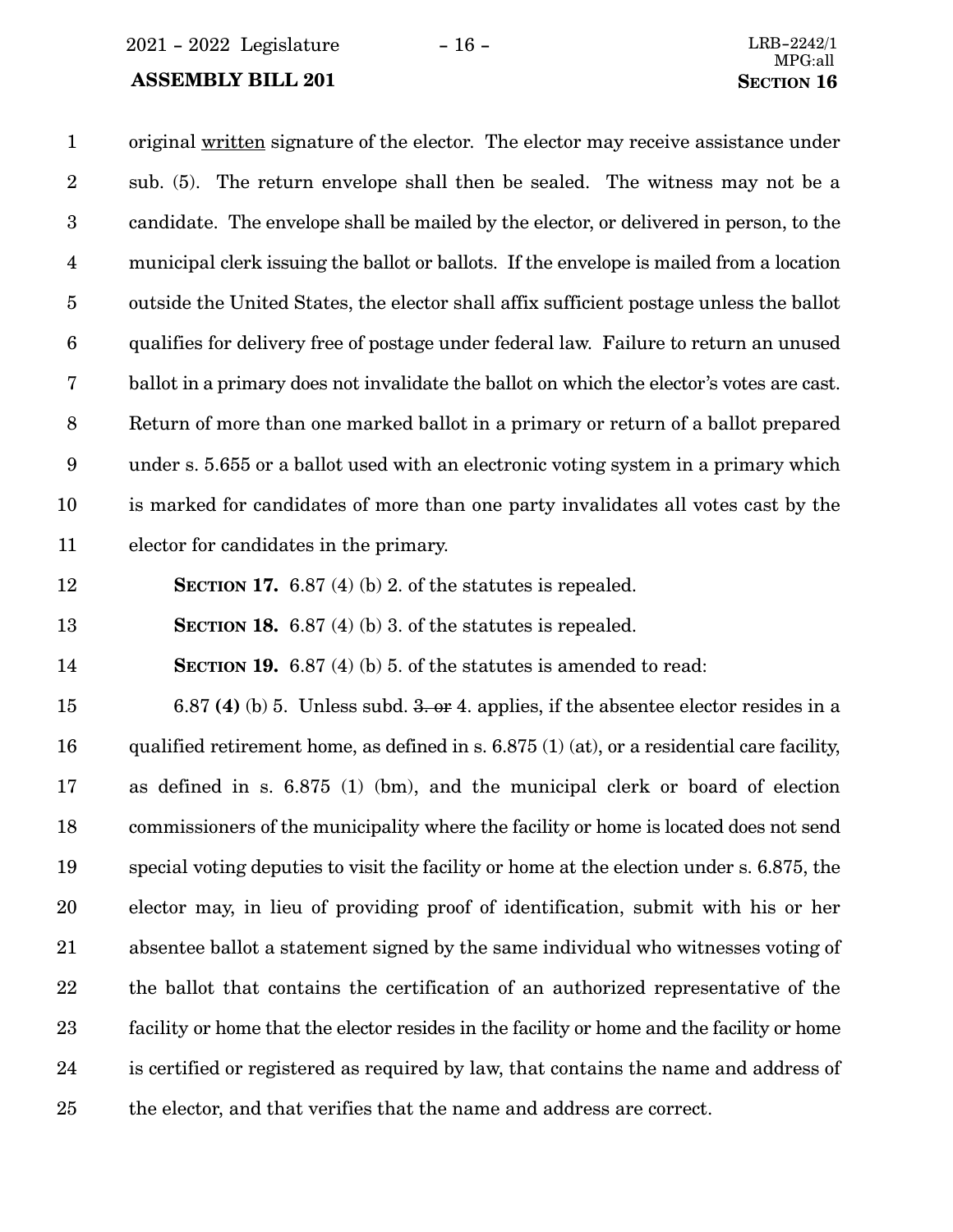## **SECTION** 20 **SECTION** 20

**SECTION 20.** 6.875 (3) (a) of the statutes is amended to read:

6.875 **(3)** (a) An occupant of a qualified retirement home or residential care facility who qualifies as an absent elector and desires to receive an absentee ballot shall make application under s. 6.86 (1), or (2), or  $(2)$ , or  $(4)$  with the municipal clerk or board of election commissioners of the municipality in which the elector is a resident. Except as provided in sub. (4) (ar), the clerk or board of election commissioners of a municipality receiving an application from an elector who is an occupant of a qualified retirement home or residential care facility located in a different municipality shall, as soon as possible, notify and send an absentee ballot for the elector to the clerk or board of election commissioners of the municipality in which the home or facility is located. Except as provided in sub. (4) (ar), the clerk or board of election commissioners of a municipality receiving an application from an elector who is an occupant of a qualified retirement home or residential care facility located in the municipality but who is a resident of a different municipality shall, as soon as possible, notify and request an absentee ballot from the clerk or board of election commissioners of the municipality in which the elector is a resident. The clerk or board of election commissioners shall make a record of all absentee ballots to be sent, delivered, and voted under this section. 2 3 4 5 6 7 8 9 10 11 12 13 14 15 16 17 18

19

1

**SECTION 21.** 6.875 (4) (a) of the statutes is amended to read:

6.875 **(4)** (a) For the purpose of absentee voting in qualified retirement homes and residential care facilities, the municipal clerk or board of election commissioners of each municipality in which one or more qualified retirement homes or residential care facilities are located shall appoint at least 2 special voting deputies for the municipality. Except as provided in par. (am), upon application under s. 6.86  $(1)$ , or  $(2)$ , or  $(2m)$  by one or more qualified electors who are occupants of a home or facility, 20 21 22 23 24 25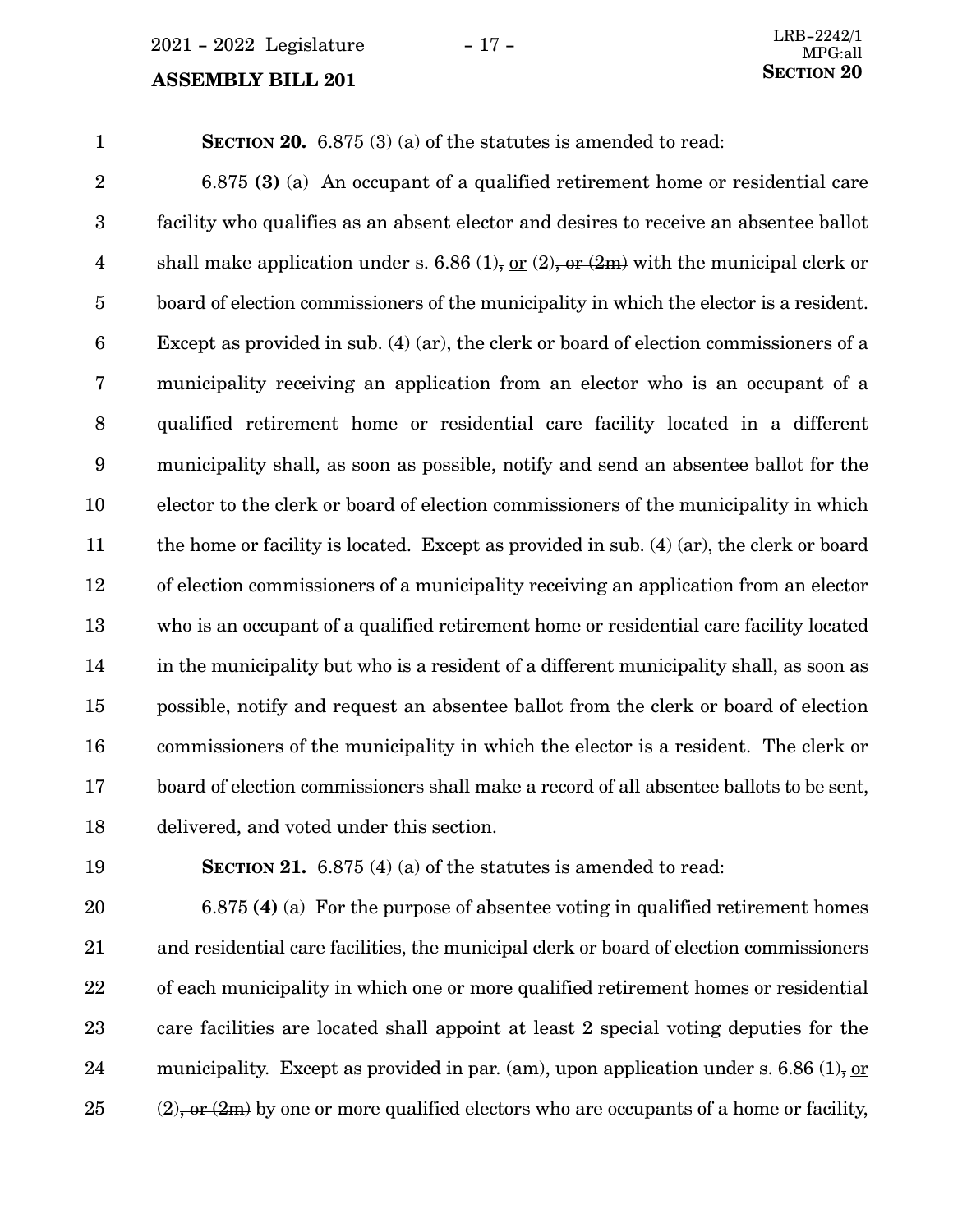2021 - 2022 Legislature - 18 - LRB-2242/1

#### **ASSEMBLY BILL 201 SECTION** 21

the municipal clerk or board of election commissioners of the municipality in which the home or facility is located shall dispatch 2 special voting deputies to visit the home or facility for the purpose of supervising absentee voting procedure by occupants of the home or facility. The clerk or board of election commissioners shall maintain a list, available to the public upon request, of each home or facility where special voting deputies are dispatched. The list shall include the date and time the deputies intend to visit each home or facility. The 2 deputies designated to visit each qualified retirement home and residential care facility shall be affiliated with different political parties whenever deputies representing different parties are available. 1 2 3 4 5 6 7 8 9 10

11

**SECTION 22.** 6.88 (4) of the statutes is created to read:

6.88 **(4)** At least hourly while ballots are being canvassed, including under s. 7.52, the municipal clerk or his or her designee shall post, at his or her office and on the Internet at a site announced by the clerk before canvassing begins, a statement that shows as of the time of posting the number of absentee ballots that the clerk has mailed or transmitted to electors, the number of absentee ballots that have been returned to the clerk, the number of absentee ballots counted, and the number of absentee ballots remaining to be counted. The posting may not include the names or addresses of any electors. 12 13 14 15 16 17 18 19

20

**SECTION 23.** 7.15 (1) (i) of the statutes is amended to read:

7.15 **(1)** (j) Send an absentee ballot automatically to each elector and send or transmit an absentee ballot to each military elector, as defined in s. 6.34 (1), and each overseas elector making an authorized request therefor in accordance with s. 6.22  $(4)$ , 6.24  $(4)$ , or 6.86  $(2)$  or  $(2m)$ . 21 22 23 24

25

**SECTION 24.** 7.15 (1) (ii) of the statutes is created to read: